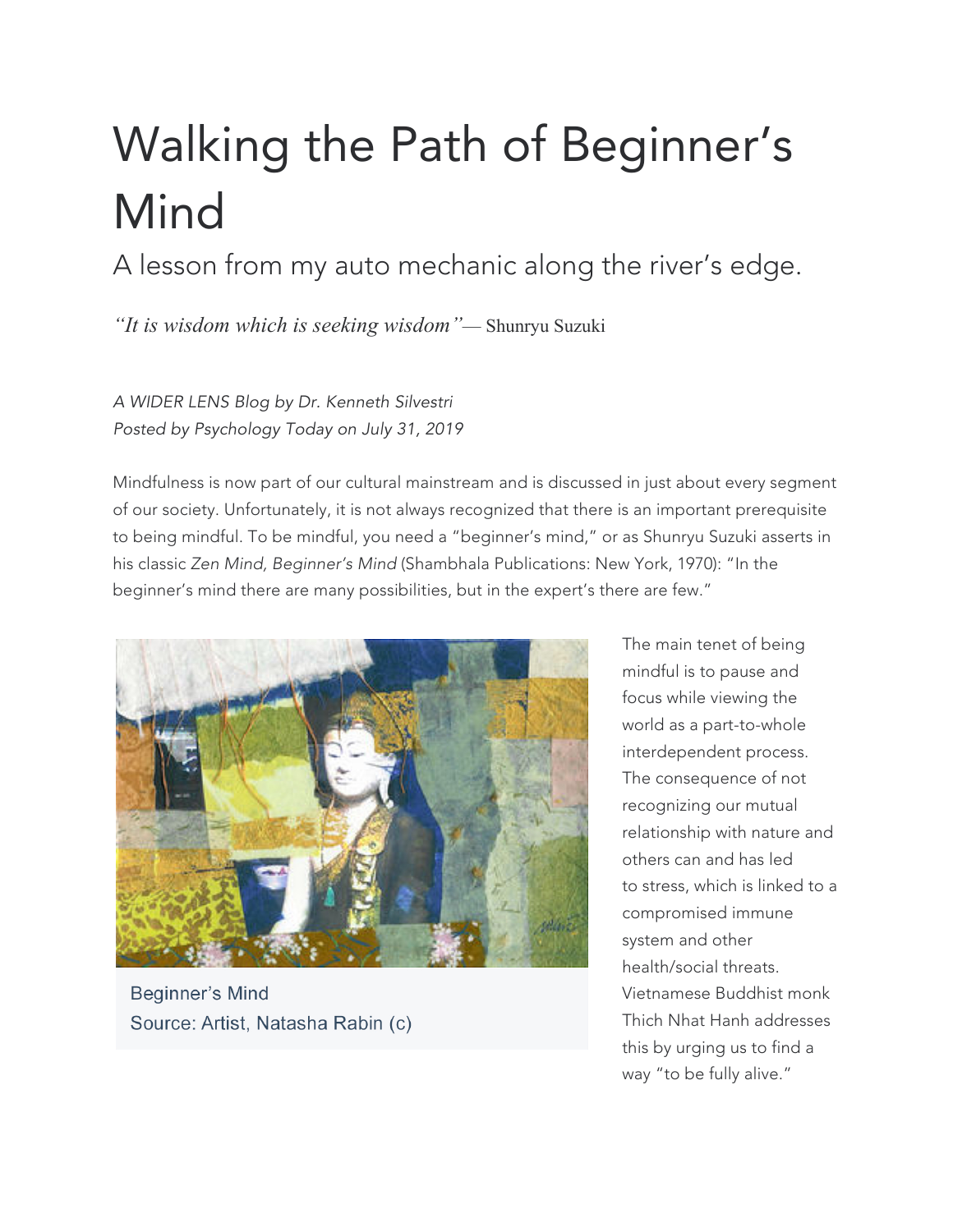## The way to start

According to Suzuki, you start by clearing your mind. This is the segue to being in the present. It is not an intellectual exercise. True understanding of this process is an actual practice, and as Suzuki believed, "If you fix your mind on the activity with some confidence, the quality of your state of mind is the activity itself."

Robert Pirsig demonstrated this in his popular book *Zen and the Art of Motorcycle Maintenance* (New York: William Morrow, 1974) when he had a "satori" experience (an "aha!" moment). After his motorcycle broke down, his first reaction was to kick and scream until he centered himself with a beginner's mind. It was then that he was able to see the solution to his problem which was right there in front of him.

### Enlightenment along the river

When I was a new teen driver, one of my father's best friends was Frank, an auto mechanic. He had a shop downstream from the Great Falls in Paterson, New Jersey. Frank had the most serene, Buddha-like smile I had ever seen. His face and hands were spotted with grease, and his chaotic, messy, overflowing shop along the river was full of practical meaning. He was a true artisan, always knowing what tools and capabilities were at his disposal.

One day I drove my 1958 candy apple Chevy Bel Air to his shop when it was making a troublesome noise. Another mechanic had given me an estimate that was far more than the value of my beloved car. Frank was more interested in seeing how I was doing.

We sat for a long, timeless while on tree stumps staring at the river's flow. He smiled continually. When he finally looked under the hood of my car, he reached into his toolbox and tightened a few bolts, adjusted the fan belt, and said, "Enjoy yourself, no fee!" At that moment, I realized what it meant to be mindful, and much later how, as Anthropologist Gregory Bateson believed, it takes two in relationship to know oneself.

### The "how" of having a beginner's mind

Having a beginner's mind is being like my friend Frank. The artisan always starts from that liminal beginning moment and uses all his or her worldly tools. It is something that is within each of us. It is the aesthetic resources and the intuition we all have that enable us to see the whole picture.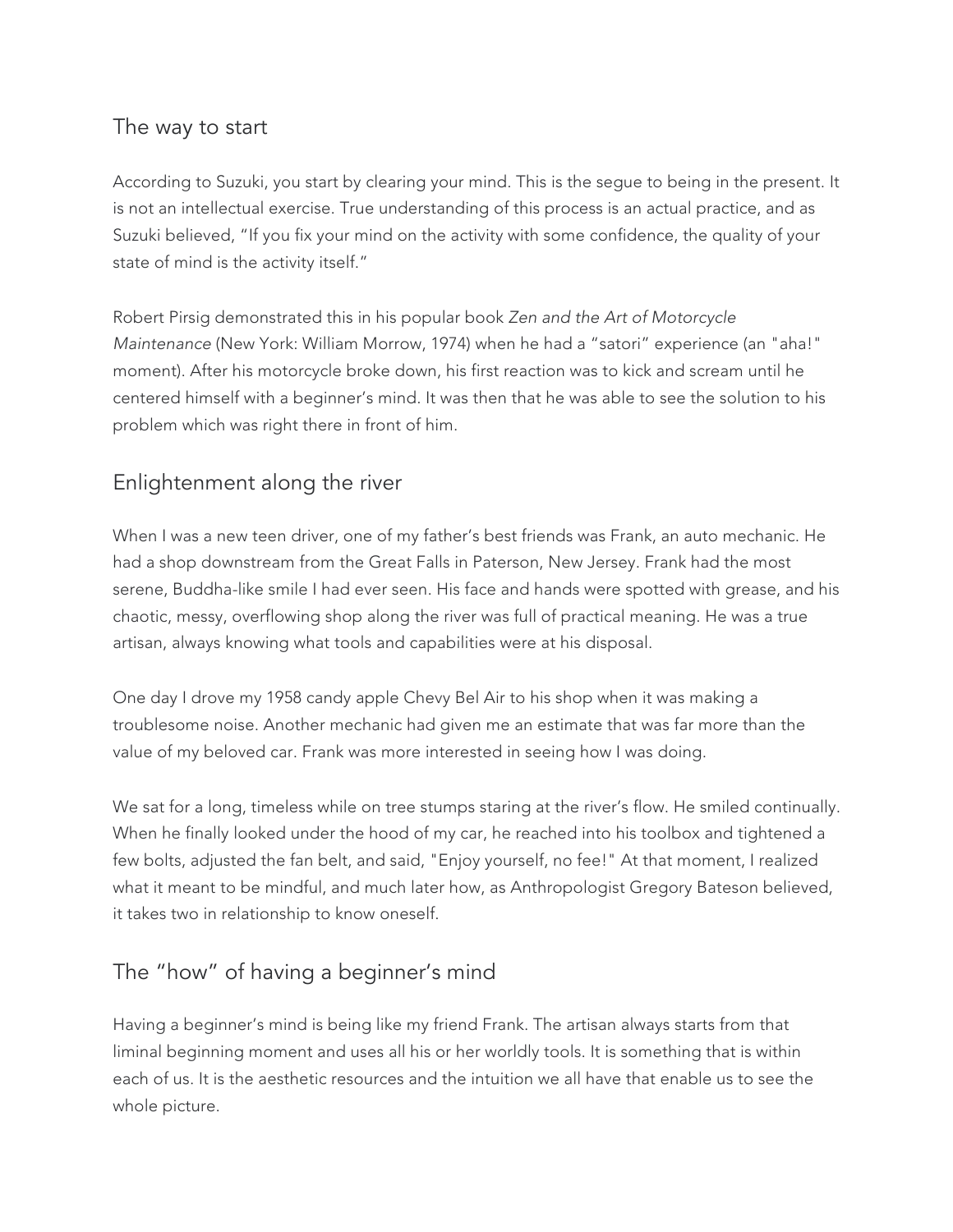From this perspective, we can celebrate the possibilities needed to find solutions to almost any situation, especially through mutually learning from each other. This is the recognition that all in nature is connected, not just fragments but possessing a universal light/energy.

I am convinced after all my years as a psychotherapist and homeopath that most presenting emotional and physical symptoms are a consequence of being at odds with nature. As such, we become vulnerable to the inevitable paradoxes of everyday life, those seemingly unresolvable contradictions that are mostly imposed on us by political and cultural constraints that separate significant elements of our world.

This can be seen in how disciplines such as medicine, education, and environment exist as independent entities, rather than benefiting each other. This inevitably creates those stifling damned if you do and damned if you don't double binds. Also, we lose sight of our interconnectedness and miss the benefits of collaborating. In this regard, we tend to produce patterns of polarization within the contexts of race, gender, class, ethnicity, and diversity.

The reality is that we have choices. We can dwell in the past, be negative, and lose touch with the present moment, or choose a beginner's mind and cherish the subtleties of a given situation. The "why" of being mindful is obvious, the "how" is more rigorous.

### Beginner's mind exercise

Inhale with a six-second breath and exhale with the same six-second count (see my previous blog, "The Ecology of Breathing"). Repeat the six-second breathing cadence for 15 breaths or about three minutes. Experience yourself within a wide-angle lens having a new peripheral perspective. Reframe any symptoms or concerns that come up and think about them through this wider perspective, not as barriers but as resources to attain understanding.

Having a beginner's mind allows one to expand reality with wisdom. Imagine this wisdom is a tool that is accessible to you at any time. Consider how our world is full of imposed "opposites," i.e., young and old, bad and good.

Go inside yourself and rise above the world of opposites: What differences do you perceive? In what ways do the imposed opposites of the world affect you—your job, friendships, and environment? What emotional experiences come to your mind? What physical feelings arise? How might you create differences that are meaningful to you, your family, and community?